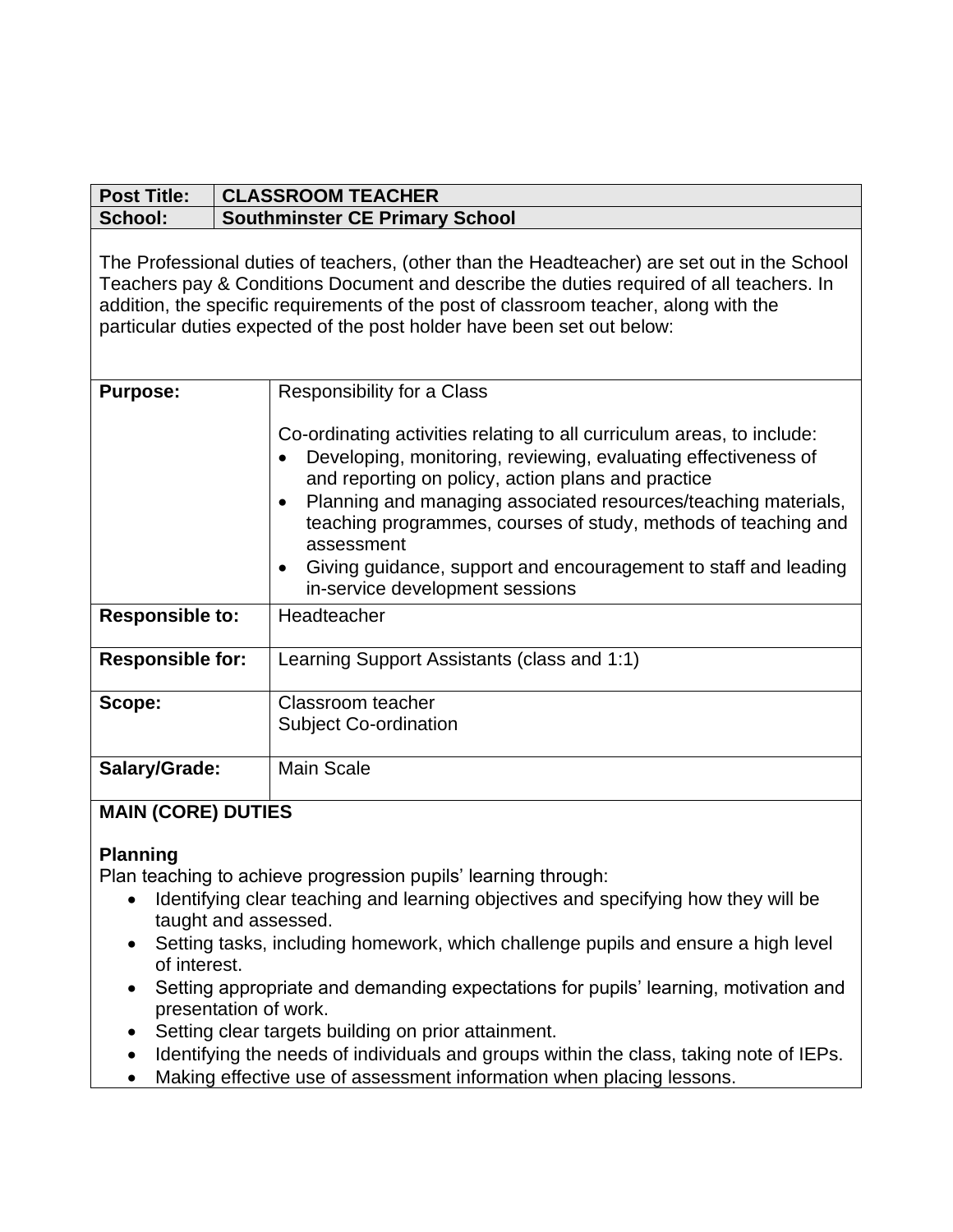- Planning opportunities to contribute to pupils' literacy and numeracy, and to their personal, spiritual, moral, social and cultural development.
- The use of Learning Support Assistant time as appropriate.

## **Teaching and Class Management**

- Maintain, promote and contribute to the Christian ethos of the school and the development of the Christian Life of the school in accordance with the school's Mission Statement, aims and objectives.
- Establish and maintain a safe environment and purposeful working atmosphere which supports learning and in which pupils feel secure and confident.
- Set high expectations for pupils' behaviour, establishing and maintain a good standard of discipline through well-focused teaching and through positive productive relationships.
- Provide clear structures for lessons maintain pace, motivation and challenge.
- Use a variety of teaching methods to:
	- o Structure information well, including outlining content and aims and summarising key points as the lesson progresses
	- o Instruct, demonstrate and give accurate, well paced explanations using appropriate vocabulary
	- o Use effective questioning, listen carefully to pupils, give attention to errors and misconceptions.
- Select appropriate learning resources and develop study skills through library, ICT and other sources
- Ensure pupils acquire and consolidate knowledge, skills and understanding appropriate to the subject taught.
- Critically evaluate teaching to improve effectiveness

## **Monitoring, Assessment, Recording and Reporting**

- Assess how well learning objectives have been achieved and use them to improve specific aspects of teaching
- Mark and monitor pupils' work and set targets for progress
- Assess and record pupils' progress systematically and keep records to check work is understood and completed, monitor strengths and weaknesses, inform planning and recognise the level at which the pupil is achieving
- Prepare and present informative reports to parents

## **Other Professional Requirements**

- Have a working knowledge of teachers' professional duties and legal liabilities
- Operate at all times within the stated policies and practices of the school
- Establish effective working relationship and set a good example through their presentation and personal and professional conduct
- Attend assemblies, register the attendance of pupils and supervise pupils whether these duties are to be performed before, during or after school sessions
- Endeavour to give every child the opportunity to reach their potential and meet high expectations